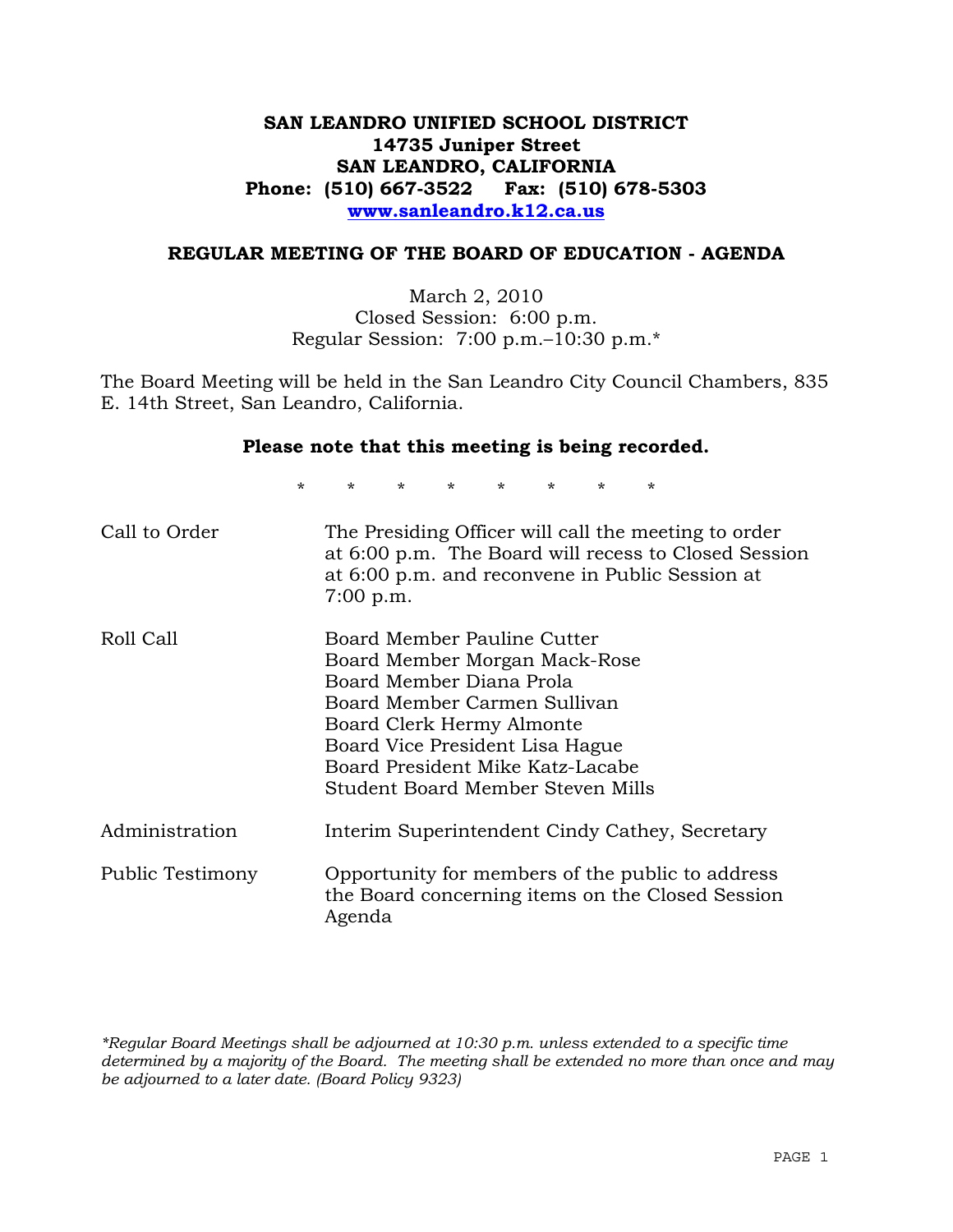Prior to the Public Session, the Board will meet in Closed Session pursuant to Government Code Sections 54957, 54957.6, 54956.9(b), 54956.8, and 54956.9.

- a) Public Employee Performance Evaluation, Title: Interim Superintendent
- b) Public Employee Discipline/Dismissal/Release/Hiring
- c) Conference with Labor Negotiator
- d) Conference with Legal Counsel Anticipated Litigation Significant exposure to litigation
- e) Conference with Real Property Negotiator Property(ies)
- f) Conference with Legal Counsel Existing Litigation

| Approve the Regular Meeting Agenda of March 2, 2010 |  |                                                                                                                                                                                                                                                                                                                                                                                                                                                                                                                                                                                                                                                                                                                                                                                                                                                                                                                                                                                                                                                                                                                                  |
|-----------------------------------------------------|--|----------------------------------------------------------------------------------------------------------------------------------------------------------------------------------------------------------------------------------------------------------------------------------------------------------------------------------------------------------------------------------------------------------------------------------------------------------------------------------------------------------------------------------------------------------------------------------------------------------------------------------------------------------------------------------------------------------------------------------------------------------------------------------------------------------------------------------------------------------------------------------------------------------------------------------------------------------------------------------------------------------------------------------------------------------------------------------------------------------------------------------|
|                                                     |  |                                                                                                                                                                                                                                                                                                                                                                                                                                                                                                                                                                                                                                                                                                                                                                                                                                                                                                                                                                                                                                                                                                                                  |
| 54954.2(a)                                          |  |                                                                                                                                                                                                                                                                                                                                                                                                                                                                                                                                                                                                                                                                                                                                                                                                                                                                                                                                                                                                                                                                                                                                  |
|                                                     |  | Motion __________ Second __________ Vote ________<br>Motion __________ Second __________ Vote ________<br>Members of the audience who wish to address the<br>Board are asked to complete the yellow card available at<br>the entrance and submit it to the Board's Administrative<br>Assistant. Speakers who have completed the card will be<br>called when the item is reached on the agenda or, for<br>non-agenda items, during the Public Testimony. Cards<br>are to be turned in before the item is reached on the<br>agenda. Please note that this meeting is being recorded.<br>State law prohibits the Board of Education from taking<br>any action on or discussing items that are not on the<br>posted agenda except to A) briefly respond to statements<br>made or questions posed by the public in attendance; B)<br>ask questions for clarification; C) provide a reference to a<br>staff member or other resource for factual information in<br>response to the inquiry; or D) ask a staff member to<br>report back on the matter at the next meeting and/or put<br>it on a future agenda. (Government Code Section |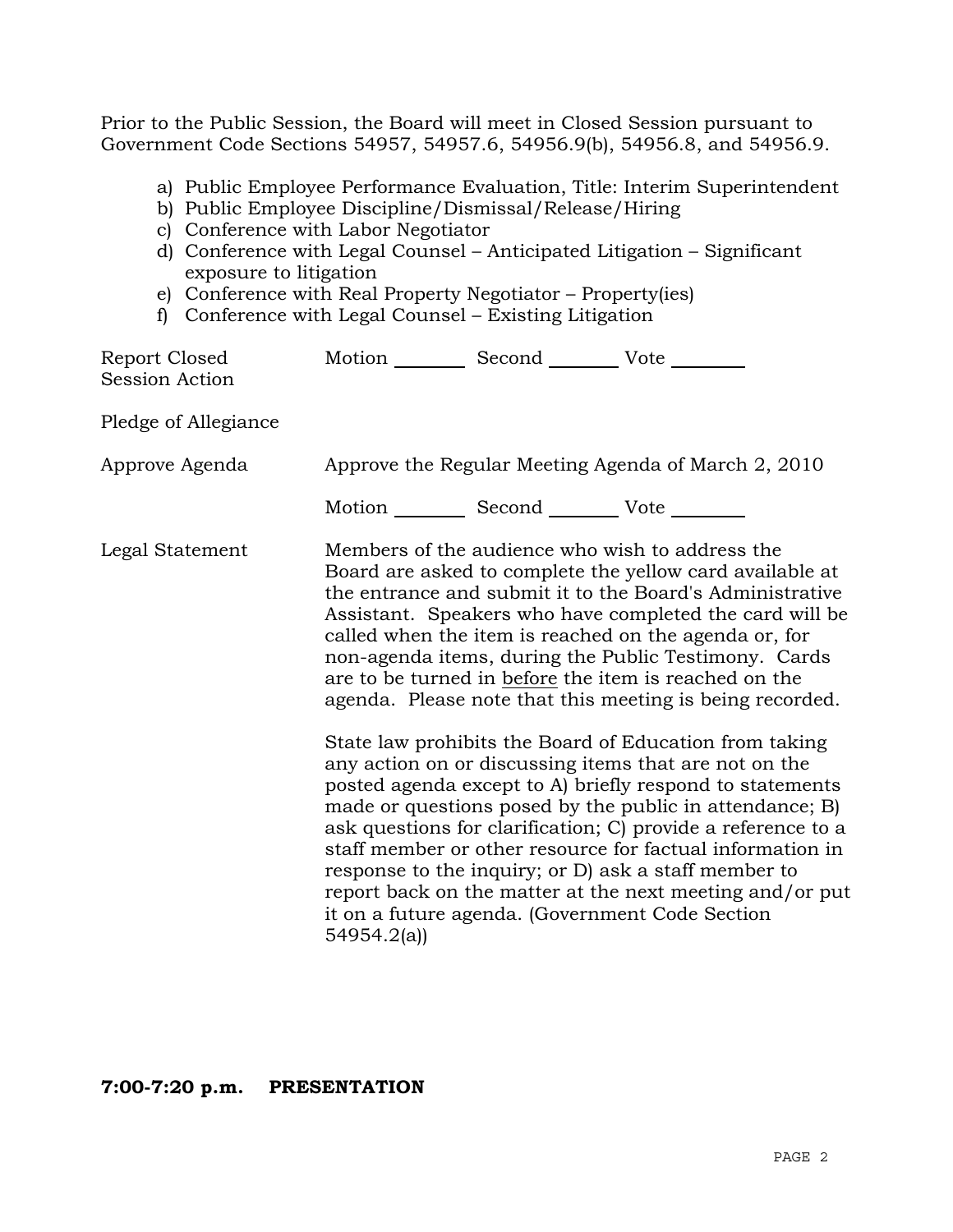\* Assistant Superintendent Business Services, Song Chin-Bendib and Director of Bond & Measure B Projects, Mike Murphy, will provide a presentation on the Open Space Project at the San Leandro High School. The presentation will include the new layout, reconfiguration of existing portables and potential transferring of one or two portables to a new location.

## **7:20-7:30 p.m. CONFERENCE ITEM**

These items are submitted for advance planning and to assist the Board in establishing future agenda items. The Board may, however, take action on the following:

## Facilities and Operations

| $5.1-CF$<br>Discuss and Consider<br>Reserving Two Surplus<br>Portable Classrooms<br>(PCR) from the San<br>Leandro High School<br>Open Space Project to<br>the Maintenance Yard | <b>Staff Recommendation:</b><br>The Board will discuss and consider reserving<br>Two Surplus Portable Classrooms (PCR) from the<br>San Leandro High School Open Space Project to<br>the Maintenance Yard for Future Use. |  |
|--------------------------------------------------------------------------------------------------------------------------------------------------------------------------------|--------------------------------------------------------------------------------------------------------------------------------------------------------------------------------------------------------------------------|--|
| for Future Use                                                                                                                                                                 | Second _______ Vote _____<br>Motion                                                                                                                                                                                      |  |
| $5.2-CF$<br>Discuss and Consider<br>Increasing the Number<br>of Portable Classrooms<br>(PCR) in the Business<br>Academy Groups from<br>Seven to Eight                          | Staff Recommendation:<br>The Board will discuss and consider Increasing<br>the Number of Portable Classrooms (PCR) in the<br>Business Academy Groups from Seven to Eight,<br>Motion<br>Second Vote                       |  |

## **7:30-7:40 p.m. PUBLIC TESTIMONY ON NON-AGENDA ITEMS**

Members of the audience, who wish to address the Board, please complete the yellow card available at the entrance and submit it to the Board's Administrative Assistant. Cards are to be turned in before the item is reached on the agenda.

#### **7:40-7:45 p.m. PUBLIC HEARING**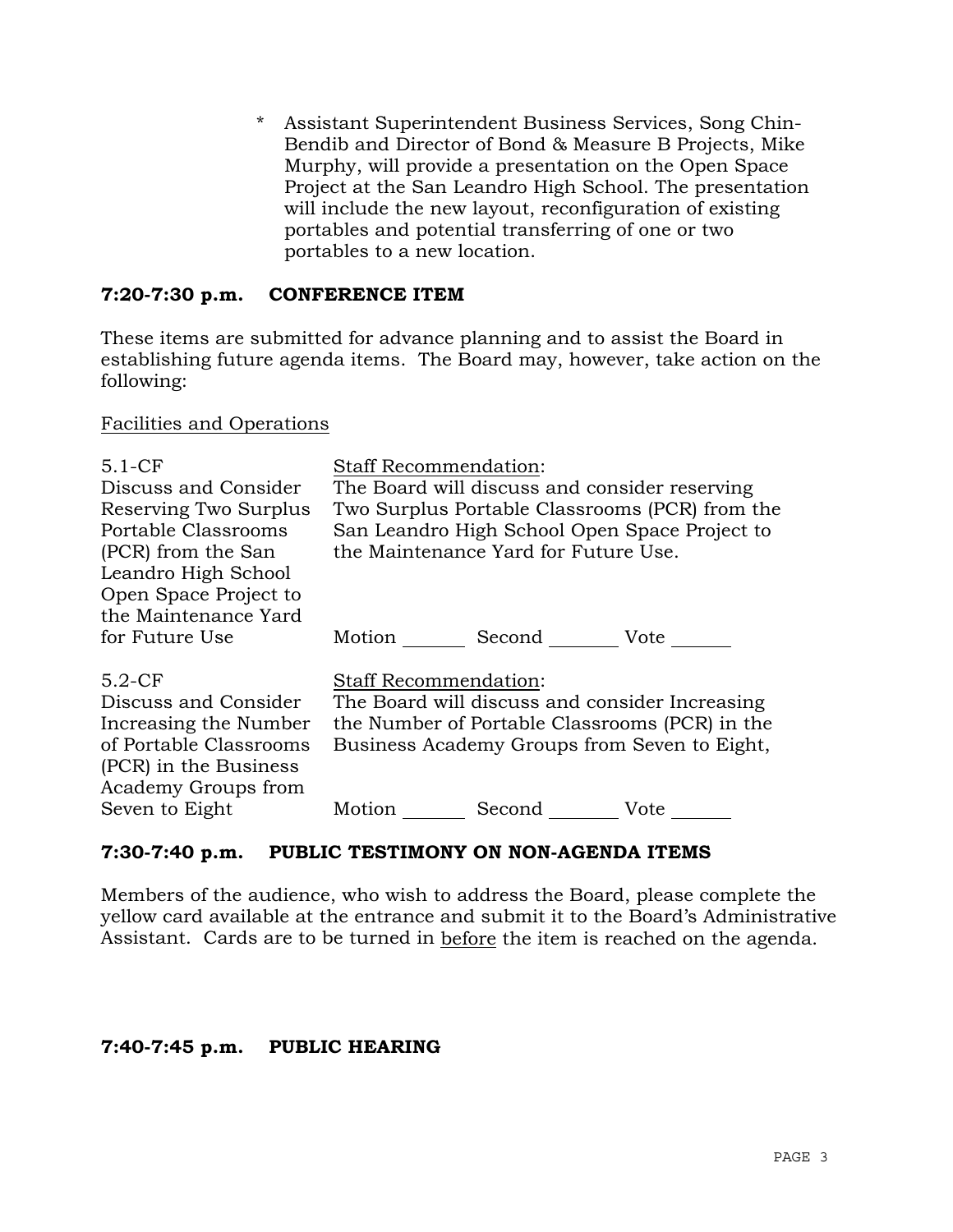Public Hearing Comments are limited to 3 minutes per speaker, subject to adjustment by the Board President. Members of the audience who wish to address the Board regarding the Public Hearing are asked to complete the yellow card available at the entrance and submit it to the Board's Administrative Assistant.

A public hearing will be conducted regarding the Flexibility Sweep of Tier III Adult Education Fund Balance – Phase VII

The Budget trailer bill (SBX3 4) gives local school agencies the authority to use the funds received from the state for Tier III programs for "any educational purpose, to the extent permitted by federal law". These local education agencies are allowed to transfer funds from categorical programs to the Unrestricted General Fund for any educational purpose. The flexibility to transfer funds from the Tier III programs is authorized for five years until 2012-13.

The following is a list of budget reductions and Tier III Flexibility transfers that have been approved by the Board of Trustees:

- March 9, 2009, Board approved a budget reduction of \$3.0M for 2009-10, and \$3.2M for 2010-11. These reductions have been categorized as Phase I.
- March 17, 2009, Flexibility "sweep" of 2007-08 ending balance and Tier III programs for a total of \$829,180. The approval was categorized as Phase II and III.
- May 5, 2009, flexibility transfer of Tier III funds of \$526,664 was approved by the Board and categorized as Phase IV.
- December 1, 2009, flexibility transfer of 2008-09 Tier III ending balance of \$270,271 was approved by the Board and categorized as Phase V.
- December 15, 2009, flexibility transfer of 2008-09 Tier III ending balance of \$143,000 was approved by the Board and categorized as Phase VI.

Staff is now presenting Phase VII of flexibility transfers*.* On October 6, 2009, the Board approved the sweeping of \$1,000,000 of Adult Education fund balance. On February 23, 2010 the Board approved the sweeping of \$100,000 of Deferred Maintenance fund balance. ABX04 2 allows for the District to sweep Tier III ending fund balances as of June 30, 2008, but these balances must be transferred by the end of 2009-10.

By conducting a public hearing on a regularly scheduled Board meeting, the District would have met the requirement under Budget Trailer Bill SBX 3 4.

a. Board President opens the public hearing

Motion Second Vote

- b. Public Testimony
- c. Board President closes the public hearing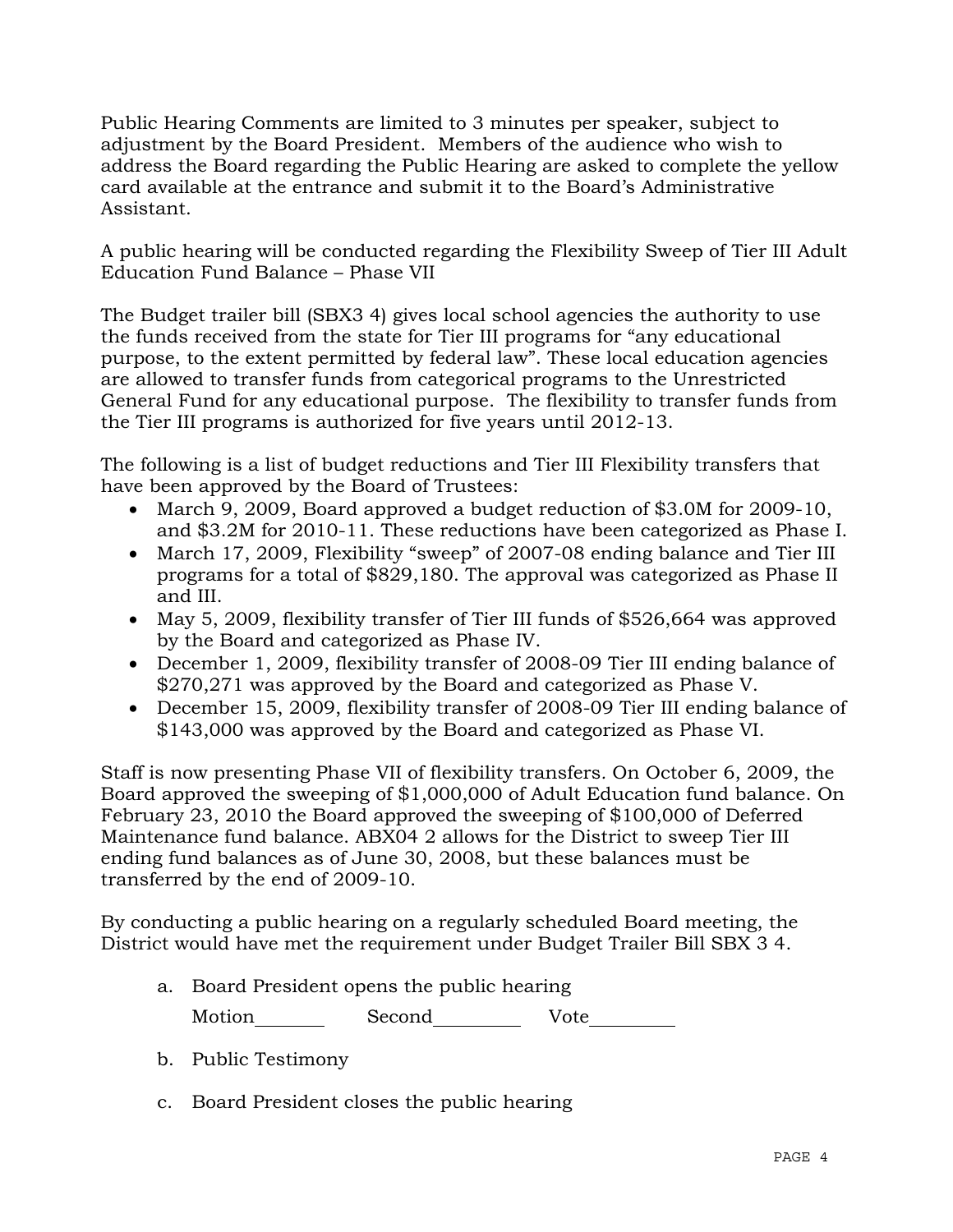Motion Second Vote

### **7:45-7:55 p.m. CONFERENCE ITEM**

Business Operations

| $4.1 - CF$<br>Flexibility Transfers of<br>Tier III Programs –<br>Phase VII | Staff Recommendation:<br>The Board will discuss and consider approving<br>the transfer of $$1,100,000$ of the Phase VII<br>flexibility transfers of Tier III programs to the<br>Unrestricted General Fund:                                                                              |                                       |  |
|----------------------------------------------------------------------------|-----------------------------------------------------------------------------------------------------------------------------------------------------------------------------------------------------------------------------------------------------------------------------------------|---------------------------------------|--|
|                                                                            | <b>Adult Education</b><br>Deferred Maintenance<br>Total                                                                                                                                                                                                                                 | \$1,000,000<br>100,000<br>\$1,100,000 |  |
|                                                                            | Motion _________ Second __________ Vote _____                                                                                                                                                                                                                                           |                                       |  |
| $7:55-8:25 p.m.$                                                           | <b>REPORTS</b><br>Correspondence<br><b>Student Board Member Report</b><br>Union Representative Reports<br>Interim Superintendent's Report<br><b>Board Committee Reports</b><br>• Facilities/Technology<br>Board Representatives' Reports<br>$\lambda$ 1 $\alpha$ $\lambda$ 1 1 $\alpha$ |                                       |  |

• Alameda County School Boards Assn.

#### **8:25-8:35 p.m. CONSENT ITEMS**

These items are considered routine and may be enacted by a single motion. At the request of any member of the Board, any item on the consent agenda shall be removed and given individual consideration for action as a regular agenda item.

#### General Services

| $1.1-C$<br>Approval of Board<br>Minutes - December<br>15, 2009   | <b>Staff Recommendation:</b><br>Approve the minutes of the regular Board meeting<br>held on December 15, 2009. |  |
|------------------------------------------------------------------|----------------------------------------------------------------------------------------------------------------|--|
|                                                                  | Motion<br>Second<br>Vote                                                                                       |  |
| $1.2 - C$<br>Approval of Board<br>Minutes $-$ January 5,<br>2010 | <b>Staff Recommendation:</b><br>Approve the minutes of the special Board meeting<br>held on January 5, 2010.   |  |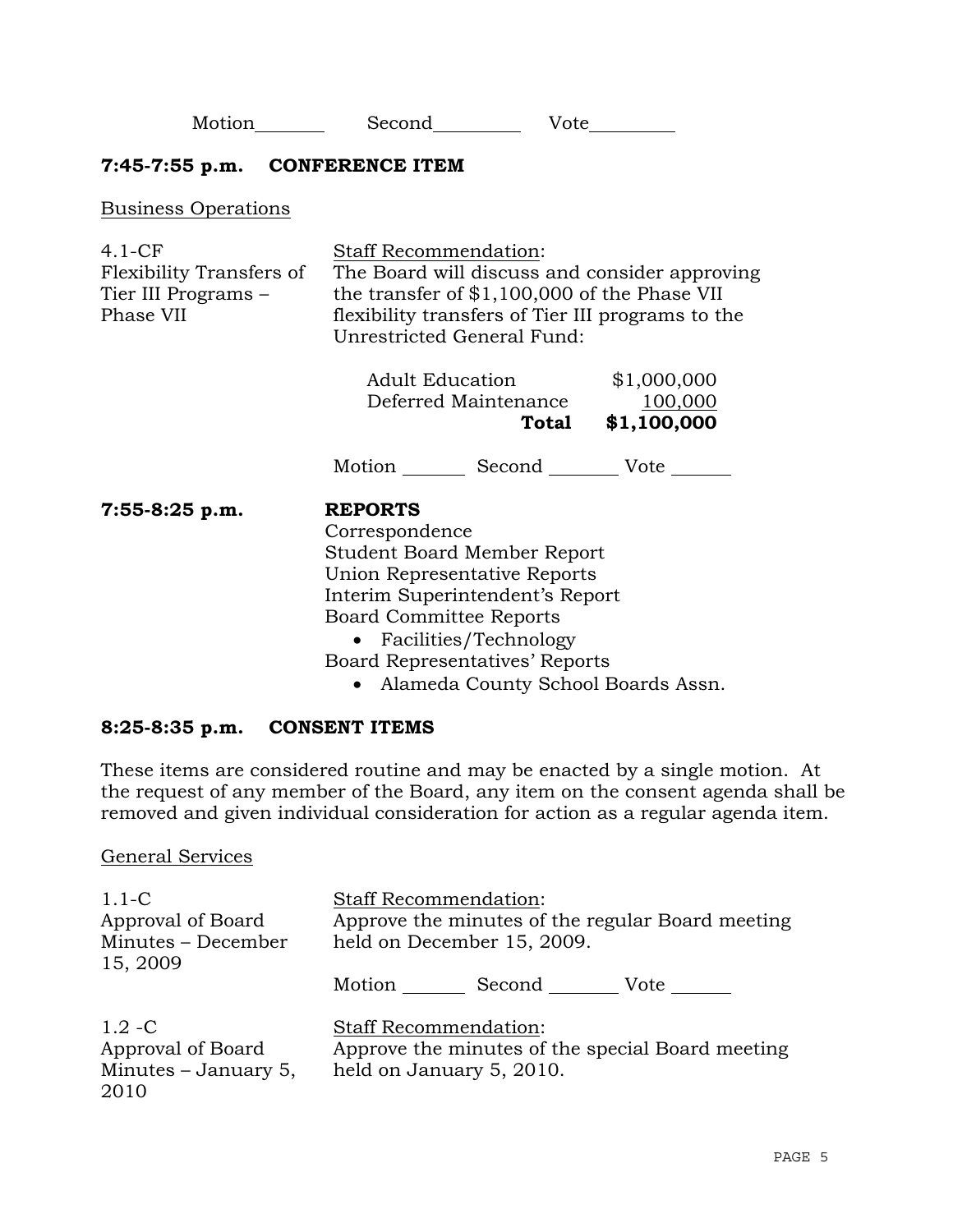|                                                                   |                                                                                                                                                                                                                                                                                             | Motion Second Vote                                          |                                                                                                                                                                                                          |  |
|-------------------------------------------------------------------|---------------------------------------------------------------------------------------------------------------------------------------------------------------------------------------------------------------------------------------------------------------------------------------------|-------------------------------------------------------------|----------------------------------------------------------------------------------------------------------------------------------------------------------------------------------------------------------|--|
| $1.3 - C$<br>Approval of Board<br>Minutes $-$ January 12,<br>2010 | Staff Recommendation:<br>Approve the minutes of the regular Board meeting<br>held on January 5, 2010.                                                                                                                                                                                       |                                                             |                                                                                                                                                                                                          |  |
|                                                                   |                                                                                                                                                                                                                                                                                             | Motion Second Vote                                          |                                                                                                                                                                                                          |  |
| $1.4-C$<br>Approval of Board<br>Minutes – February 2,<br>2010     | Staff Recommendation:<br>Approval of Board minutes of the special Board<br>meeting held on February 2, 2010.                                                                                                                                                                                |                                                             |                                                                                                                                                                                                          |  |
|                                                                   |                                                                                                                                                                                                                                                                                             | Motion Second Vote                                          |                                                                                                                                                                                                          |  |
| $1.5-C$<br>Approval of Board<br>2010                              | <b>Staff Recommendation:</b><br>Approval of Board minutes of the special Board<br>Minutes – February 16, meeting held on February 16, 2010.                                                                                                                                                 |                                                             |                                                                                                                                                                                                          |  |
|                                                                   |                                                                                                                                                                                                                                                                                             | Motion Second Vote                                          |                                                                                                                                                                                                          |  |
| Human Resources                                                   |                                                                                                                                                                                                                                                                                             |                                                             |                                                                                                                                                                                                          |  |
| $2.1-C$<br>Acceptance of<br>Personnel Report                      | <b>Staff Recommendation:</b>                                                                                                                                                                                                                                                                | Accept Personnel Report as submitted.<br>Motion Second Vote |                                                                                                                                                                                                          |  |
| <b>Educational Services</b>                                       |                                                                                                                                                                                                                                                                                             |                                                             |                                                                                                                                                                                                          |  |
| $3.1-C$<br>Acceptance of<br>Donations                             | Staff Recommendation:<br>follows:                                                                                                                                                                                                                                                           |                                                             | Approve the acceptance of gifts to the District as                                                                                                                                                       |  |
|                                                                   | Madison Elementary School<br>50 loaves of bread for the $5th$ grade spaghetti<br>dinner fundraiser from Semifreddi's, Alameda<br>\$100 for 5 <sup>th</sup> grade Outdoor Education from<br>Huichu Sung<br>\$10 for 5 <sup>th</sup> grade Outdoor Education from<br>$\bullet$<br>Diana Prola |                                                             |                                                                                                                                                                                                          |  |
|                                                                   | $\bullet$<br>$\bullet$                                                                                                                                                                                                                                                                      | for 5 <sup>th</sup> grade fundraiser from Yvette Rice       | Sectional sofa as drawing prize for 5 <sup>th</sup> grade<br>fundraiser from Home Elegance, San Leandro<br>4 handmade blankets for gift basket drawing<br>\$50 Safeway gift card from Gary Fong, D.D.S., |  |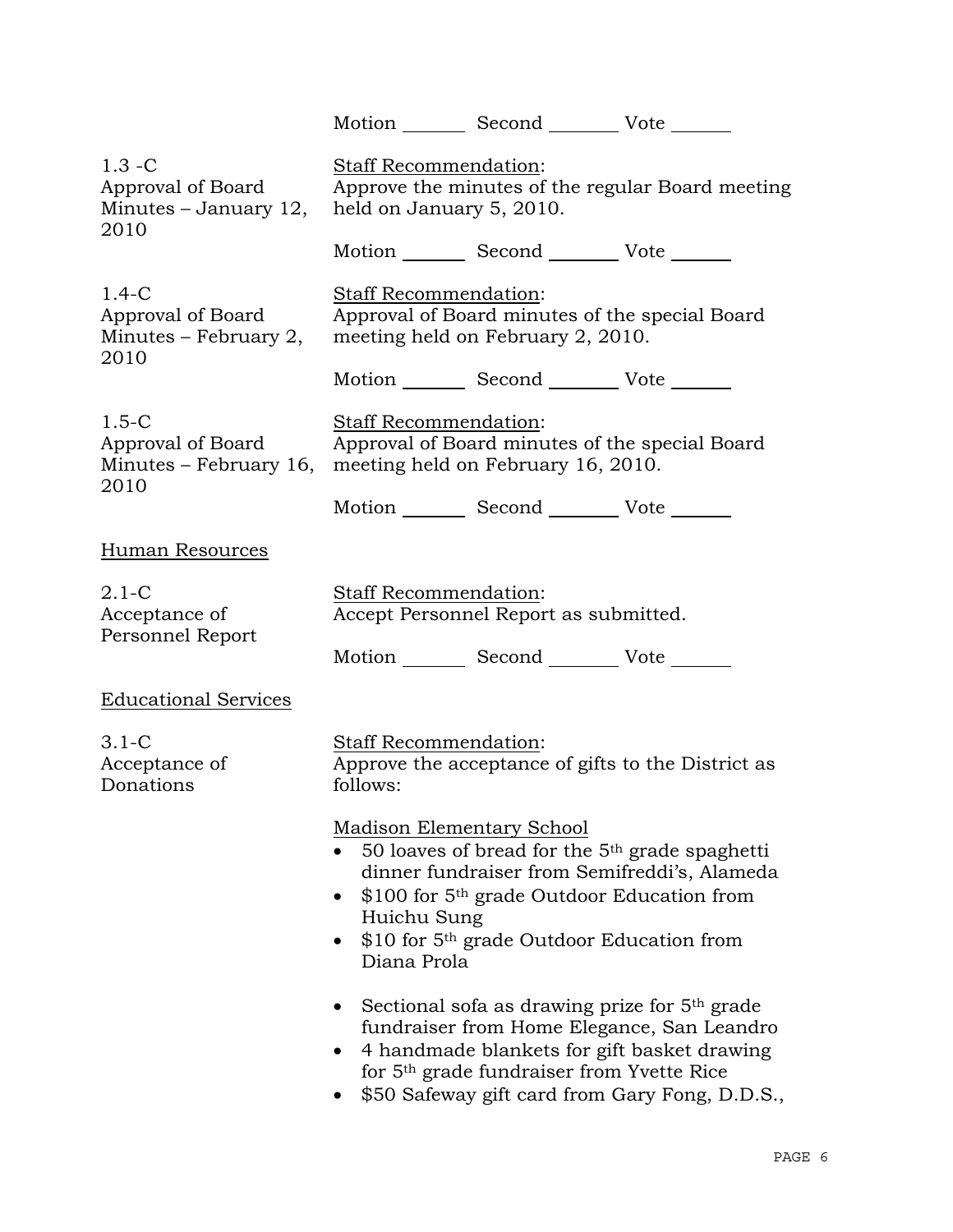Hayward

|                                                                                                                            | • 40 Warriors tickets to Opening Day game and<br>an autographed jersey to use as a prize from<br>Golden Gate Warriors, Oakland<br>Podium from Gerhard Grotke<br>$\bullet$<br><b>Washington Elementary School</b><br>• Various office supplies from Marge Gladman<br>$\bullet$ \$1,749.52 for new supplies for school library<br>from Shirley Lantz<br>San Leandro High School<br>• \$1,350 to the Notables (Music Department)<br>from San Leandro Rotary Club<br>• Sony DVD player and 42" Panasonic TV from<br>Susan Morton |  |
|----------------------------------------------------------------------------------------------------------------------------|------------------------------------------------------------------------------------------------------------------------------------------------------------------------------------------------------------------------------------------------------------------------------------------------------------------------------------------------------------------------------------------------------------------------------------------------------------------------------------------------------------------------------|--|
|                                                                                                                            | Motion _________ Second __________ Vote _______                                                                                                                                                                                                                                                                                                                                                                                                                                                                              |  |
| $3.2-C$<br>San Leandro High<br>School Book Club Out-<br>of-State Field Trip to<br>Ashland, Oregon,<br>Shakespeare Festival | Staff Recommendation:<br>Approve the San Leandro High School Book Club<br>Out-of-State Field Trip to Ashland, Oregon,<br>Shakespeare Festival, May 21-24, 2010.                                                                                                                                                                                                                                                                                                                                                              |  |
|                                                                                                                            | Motion _________ Second __________ Vote _______                                                                                                                                                                                                                                                                                                                                                                                                                                                                              |  |
| <b>Business Operations</b>                                                                                                 |                                                                                                                                                                                                                                                                                                                                                                                                                                                                                                                              |  |
| $4.1-C$<br>Intra-Budget Transfers                                                                                          | Staff Recommendation:<br>Approve the request for Intra-Budget Transfers for<br>January and February 2010.                                                                                                                                                                                                                                                                                                                                                                                                                    |  |
|                                                                                                                            | Motion Second Vote                                                                                                                                                                                                                                                                                                                                                                                                                                                                                                           |  |
| $4.2-C$<br>OPT-E-MAN<br>Connection for 9th<br>Grade Campus                                                                 | Staff Recommendation:<br>Approve the AT&T contract addendum to<br>establish an OPT-E-MAN line to connect the 9th<br>Grade Campus with the rest of the District.                                                                                                                                                                                                                                                                                                                                                              |  |

Grade Campus with the rest of the District.

Motion \_\_\_\_\_\_\_\_ Second \_\_\_\_\_\_\_\_\_ Vote \_\_\_\_\_\_\_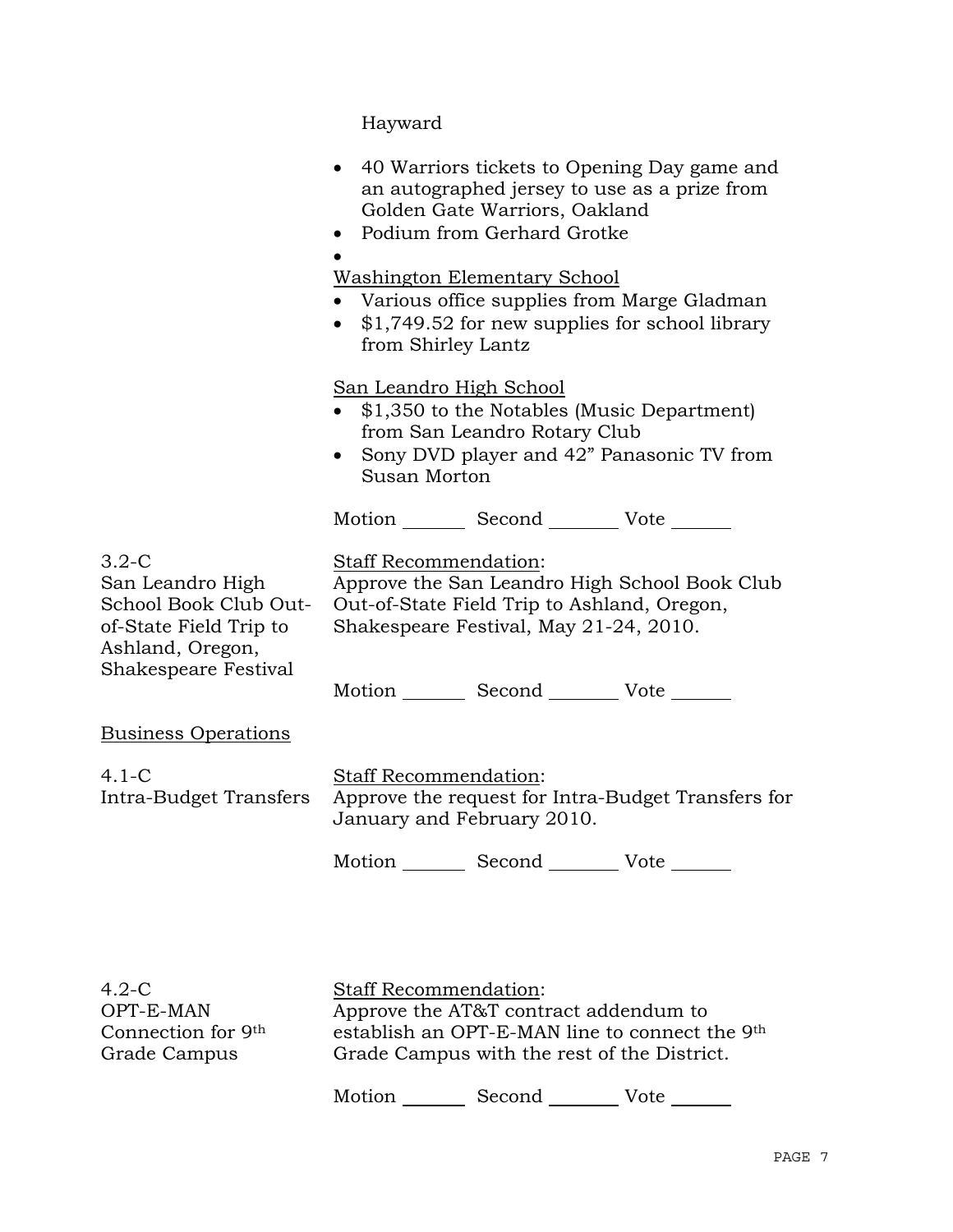## Facilities and Construction

| $5.1 - C$<br>Amendment #1 to the<br>Contract for Division of<br>the State Architect<br>(DSA) Inspector of<br>Record (IOR)<br>Inspection Services,<br>with Jerome R.<br>Zalinski for the 2010 | Staff Recommendation: | Approve Amendment #1 to the Contract for<br>Zalinski for the 2010 Measure B Projects.                                                                     | Division of the State Architect (DSA) Inspector of<br>Record (IOR) Inspection Services, with Jerome R. |
|----------------------------------------------------------------------------------------------------------------------------------------------------------------------------------------------|-----------------------|-----------------------------------------------------------------------------------------------------------------------------------------------------------|--------------------------------------------------------------------------------------------------------|
| Measure B Projects                                                                                                                                                                           | Motion                | Second Vote                                                                                                                                               |                                                                                                        |
| $5.2-C$<br>Jeff Luchetti<br>Construction, Inc.<br>Contract Change Order<br>#4 for the 9 <sup>th</sup> Grade<br>Campus                                                                        | Staff Recommendation: | Approve the Jeff Luchetti Construction, Inc.<br>contract Change Order #4 of $$152,958.01$ , a<br>$$21,519,945.99$ , for the 9 <sup>th</sup> Grade Campus. | 0.71% increase to the prior contract amount of                                                         |
|                                                                                                                                                                                              | Motion                | Second                                                                                                                                                    | Vote                                                                                                   |

# **8:35-9:15 p.m. ACTION ITEMS**

These items are presented for action at this time. Some may have been reviewed at a previous meeting.

## Human Resources

| $2.1 - A$<br>Resolution #10-14<br>Non-Reelection of<br>Temporary Certificated | <b>Staff Recommendation:</b><br>Adopt Resolution #10-14 Non-Reelection of<br>Temporary Certificated Employees. |  |  |
|-------------------------------------------------------------------------------|----------------------------------------------------------------------------------------------------------------|--|--|
| Employees                                                                     | Motion<br>Second<br>Vote                                                                                       |  |  |
|                                                                               |                                                                                                                |  |  |
| $\cap$ $\cap$ $\wedge$                                                        | $Q_{\text{tot}}$ ff Doommondation                                                                              |  |  |

| $2.2-A$<br>Resolution $#10-15$ , | <b>Staff Recommendation:</b> | Adopt Resolution #10-15 Reduction or |                                                     |
|----------------------------------|------------------------------|--------------------------------------|-----------------------------------------------------|
| Reduction or                     |                              |                                      | Elimination of Certain Particular Kinds of Services |
| Elimination of Certain           |                              | for the 2010-2011 School Year.       |                                                     |
| Particular Kinds of              |                              |                                      |                                                     |
| Services for the 2010-           |                              |                                      |                                                     |
| 2011 School Year                 | Motion                       | Second                               | Vote                                                |
|                                  |                              |                                      |                                                     |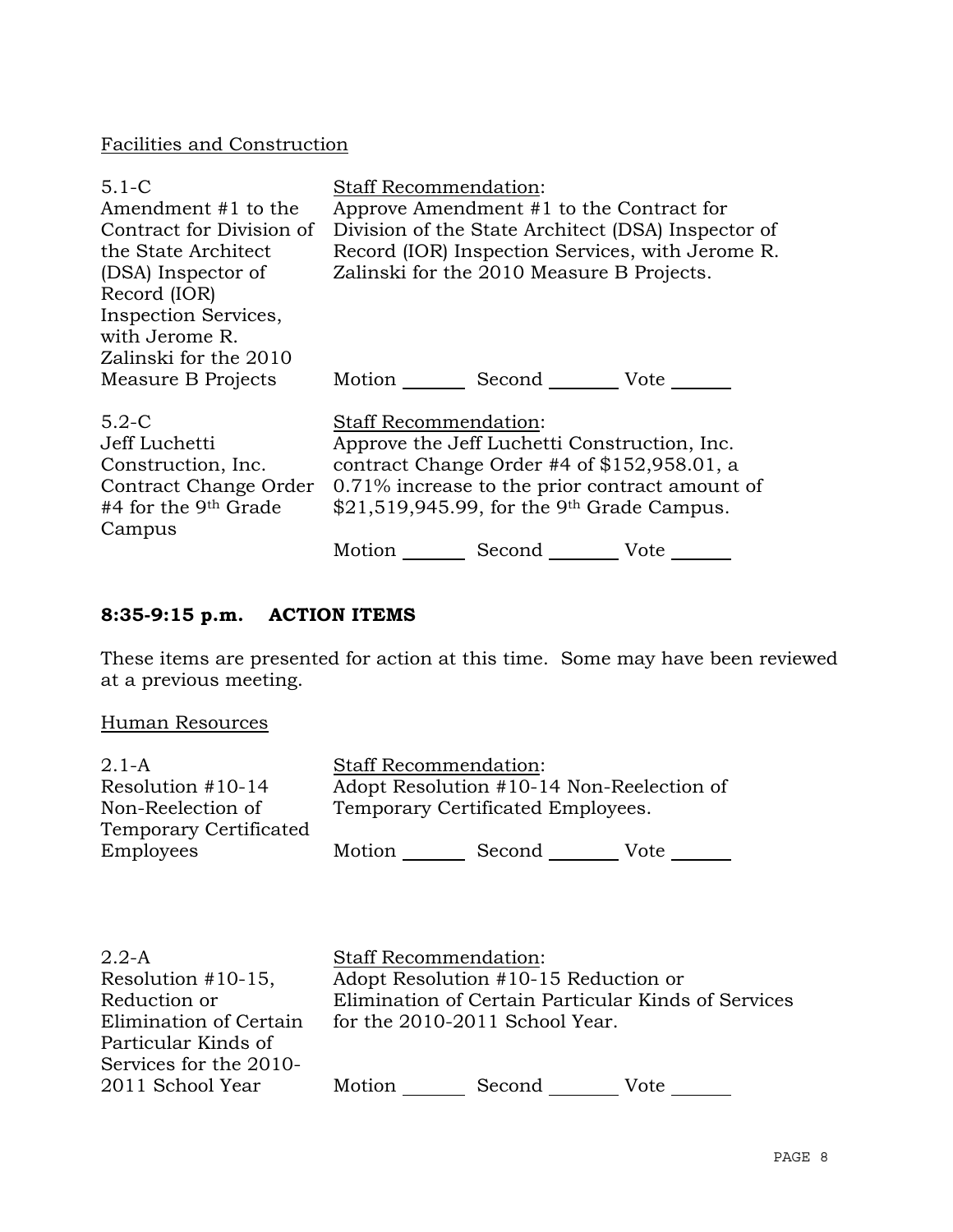### **9:15-9:45 p.m. CONFERENCE ITEMS**

These items are submitted for advance planning and to assist the Board in establishing future agenda items. The Board may, however, take action on the following:

General Services

| $1.1 - CF$<br>2010 CSBA Delegate<br>Assembly Election                                    | <b>Staff Recommendation:</b><br>The Board will discuss and consider the<br>submission of a ballot for the 2010 CSBA<br>Delegate Assembly.                                                  |  |  |
|------------------------------------------------------------------------------------------|--------------------------------------------------------------------------------------------------------------------------------------------------------------------------------------------|--|--|
|                                                                                          | Motion Second Vote                                                                                                                                                                         |  |  |
| $1.2$ -CF<br>Discuss and Consider<br>Restructuring Board<br><b>Standing Committees</b>   | Staff Recommendation:<br>The Board will discuss and consider the proposed<br>restructuring of Board Standing Committees.<br>Motion Second Vote ______                                      |  |  |
| <b>Business Operations</b>                                                               |                                                                                                                                                                                            |  |  |
| $4.2-CF$<br>Dedication Plaque for<br>the San Leandro High<br>School Library<br>Expansion | Staff Recommendation:<br>The Board will discuss and consider approving<br>one of the design options for the library expansion<br>dedication plaque design, or make some<br>recommendation. |  |  |
|                                                                                          | Motion Second Vote                                                                                                                                                                         |  |  |
| 9:45 p.m.                                                                                | ADDITIONAL SUGGESTIONS AND COMMENTS FROM<br><b>BOARD MEMBERS</b>                                                                                                                           |  |  |

## **ANNOUNCEMENT Board of Education Meetings**

**Special Board Meeting (tentative) – March 4, 2010 Special Board Meeting (if necessary) – March 9, 2010 Special Meeting – Thursday, March 11, 2010, DO** Regular Meeting – March 23, 2010 Regular Meeting – April 20, 2010 Regular Meeting – May 4, 2010 Regular Meeting – May 18, 2010